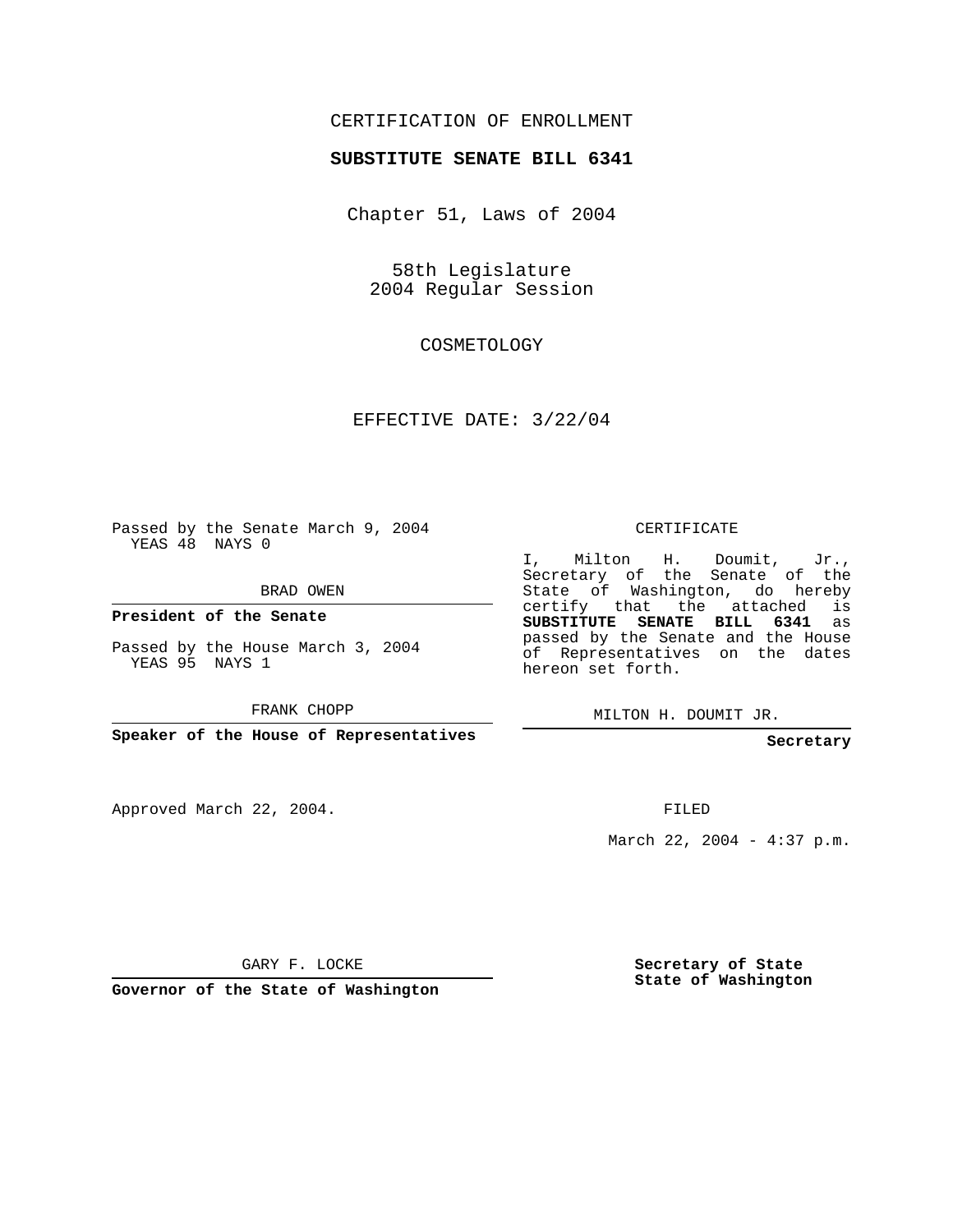## **SUBSTITUTE SENATE BILL 6341** \_\_\_\_\_\_\_\_\_\_\_\_\_\_\_\_\_\_\_\_\_\_\_\_\_\_\_\_\_\_\_\_\_\_\_\_\_\_\_\_\_\_\_\_\_

\_\_\_\_\_\_\_\_\_\_\_\_\_\_\_\_\_\_\_\_\_\_\_\_\_\_\_\_\_\_\_\_\_\_\_\_\_\_\_\_\_\_\_\_\_

AS AMENDED BY THE HOUSE

Passed Legislature - 2004 Regular Session

**State of Washington 58th Legislature 2004 Regular Session**

**By** Senate Committee on Commerce & Trade (originally sponsored by Senator Oke)

READ FIRST TIME 02/05/04.

 AN ACT Relating to cosmetology, barbering, manicuring, and esthetics; amending RCW 18.16.110, 18.16.260, and 18.16.160; reenacting and amending RCW 18.16.060, 18.16.200, and 18.16.030; adding a new section to chapter 18.16 RCW; creating new sections; repealing RCW 18.16.165; and declaring an emergency.

6 BE IT ENACTED BY THE LEGISLATURE OF THE STATE OF WASHINGTON:

 7 **Sec. 1.** RCW 18.16.060 and 2002 c 111 s 5 and 2002 c 86 s 214 are 8 each reenacted and amended to read as follows:

 (1) It is unlawful for any person to engage in a practice listed in subsection (2) of this section unless the person has a license in good standing as required by this chapter. A license issued under this 12 chapter shall be considered to be "in good standing" except when: (a) 13 The license has expired or has been canceled and has not been renewed in accordance with RCW 18.16.110; (b) the license has been denied, 15 revoked, or suspended under RCW 18.16.210, 18.16.230, or 18.16.240, and has not been reinstated; (c) the license is held by a person who has not fully complied with an order of the director issued under RCW 18.16.210 requiring the licensee to pay restitution or a fine, or to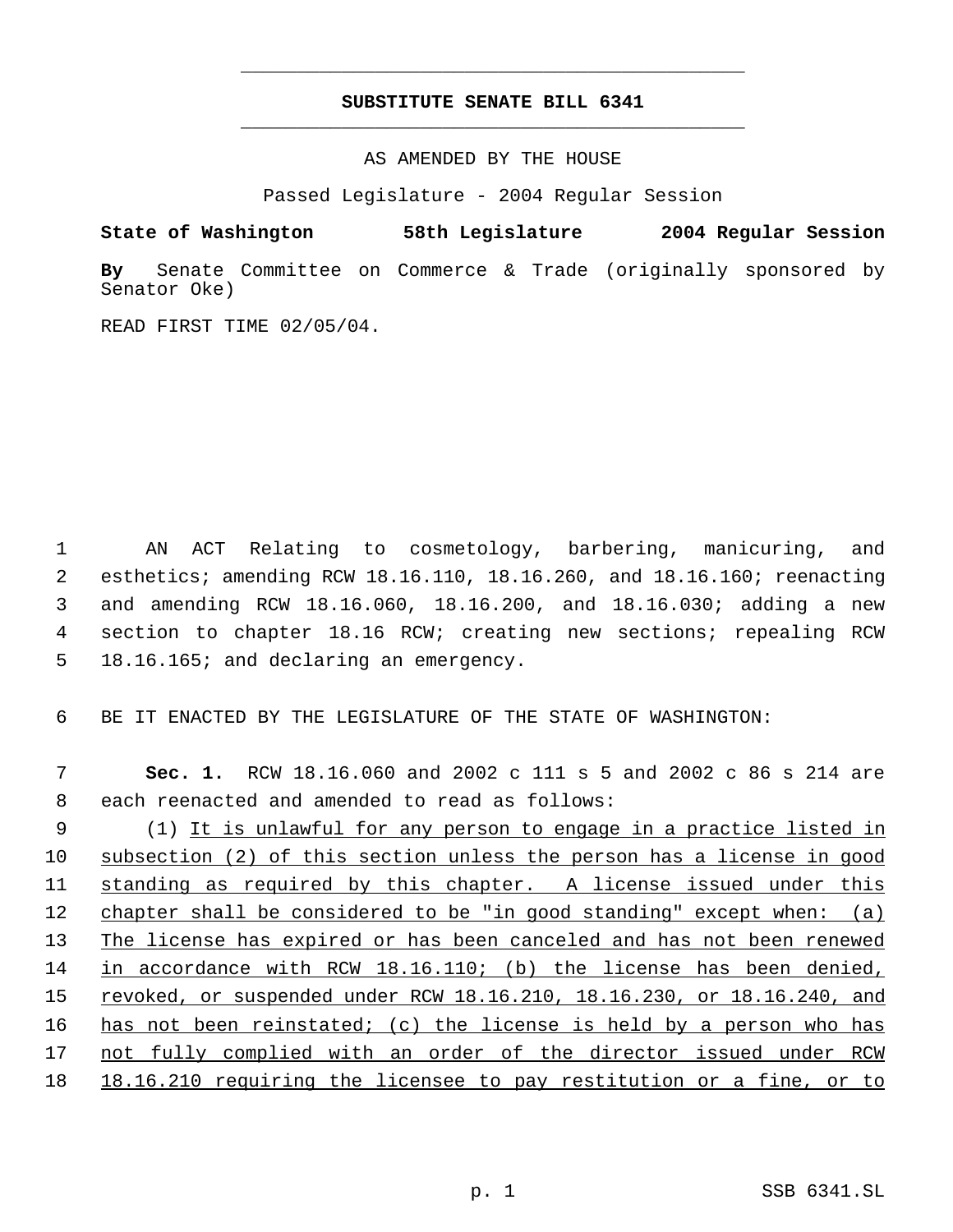acquire additional training; or (d) the license has been placed on 2 inactive status at the request of the licensee, and has not been reinstated in accordance with RCW 18.16.110(3).

 (2) The director may take action under RCW 18.235.150 and 18.235.160 against any person who does any of the following without first obtaining, and maintaining in good standing, the license required by this chapter:

8 (a) Except as provided in subsection  $((+2)^{n})$  (3) of this section, 9 engages in the commercial practice of cosmetology, barbering, 10 esthetics, or manicuring( $(-$ or instructing));

(b) Instructs in a school;

(c) Operates a school; or

(d) Operates a salon/shop, personal services, or mobile unit.

14 ( $(\langle 2 \rangle)$ ) (3) A person who receives a license as an instructor may engage in the commercial practice for which he or she held a license 16 when applying for the instructor license without also renewing the 17 previously held license. However, a person licensed as an instructor 18 whose license to engage in a commercial practice is not or at any time 19 was not renewed ((cannot)) may not engage in the commercial practice previously permitted under that license unless that person renews the previously held license.

 NEW SECTION. **Sec. 2.** A new section is added to chapter 18.16 RCW to read as follows:

 (1) If the holder of an individual license in good standing submits a written and notarized request that the licensee's cosmetology, barber, manicurist, esthetician, or instructor license be placed on inactive status, together with a fee equivalent to that established by rule for a duplicate license, the department shall place the license on inactive status until the expiration date of the license. If the date of the request is no more than six months before the expiration date of the license, a request for a two-year extension of the inactive status, as provided under subsection (2) of this section, may be submitted at the same time as the request under this subsection.

 (2) If the holder of a license placed on inactive status under this section submits, by the expiration date of the license, a written and notarized request to extend that status for an additional two years,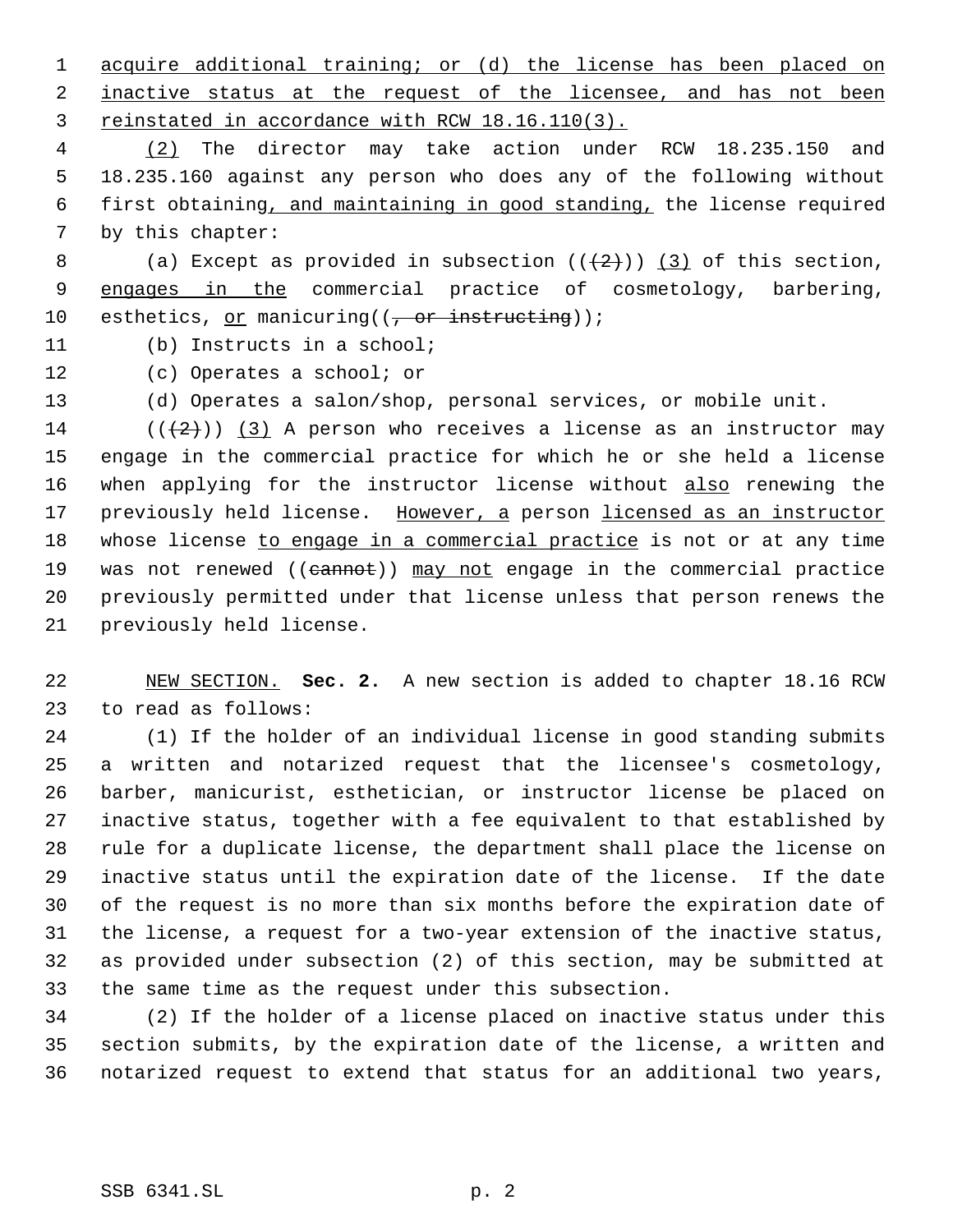the department shall, without additional fee, extend the expiration date of: (a) The licensee's individual license; and (b) the inactive status for two years from the expiration date of the license.

 (3) A license placed on inactive status under this section may not be extended more frequently than once in any twenty-four month period or for more than six consecutive years.

 (4) If, by the expiration date of a license placed on inactive status under this section, a licensee is unable, or fails, to request that the status be extended and the license is not renewed, the license shall be canceled.

 **Sec. 3.** RCW 18.16.110 and 2002 c 111 s 8 are each amended to read as follows:

 (1) The director shall issue the appropriate license to any applicant who meets the requirements as outlined in this chapter.

(2) Except as provided in RCW 18.16.260:

16 (a) Failure to renew a license ((before)) by its expiration date subjects the holder to a penalty fee and payment of each year's renewal 18 fee, at the current rate( $(-)$ ) *i* and

19 (b) A person whose license has not been renewed within one year after its expiration date shall have the license canceled and shall be required to submit an application, pay the license fee, meet current licensing requirements, and pass any applicable examination or examinations, in addition to the other requirements of this chapter, before the license may be reinstated.

 (3) In lieu of the requirements of subsection (2)(a) of this section, a license placed on inactive status under section 2 of this 27 act may be reinstated to good standing upon receipt by the department 28 of: (a) Payment of a renewal fee, without penalty, for a two-year license commencing on the date the license is reinstated; and (b) if 30 the license was on inactive status during any time that the board finds that a health or other requirement applicable to the license has changed, evidence showing that the holder of the license has successfully completed, from a school licensed under RCW 18.16.140, at least the number of curriculum clock hours of instruction that the board deems necessary for a licensee to be brought current with respect to such changes, but in no case may the number of hours required under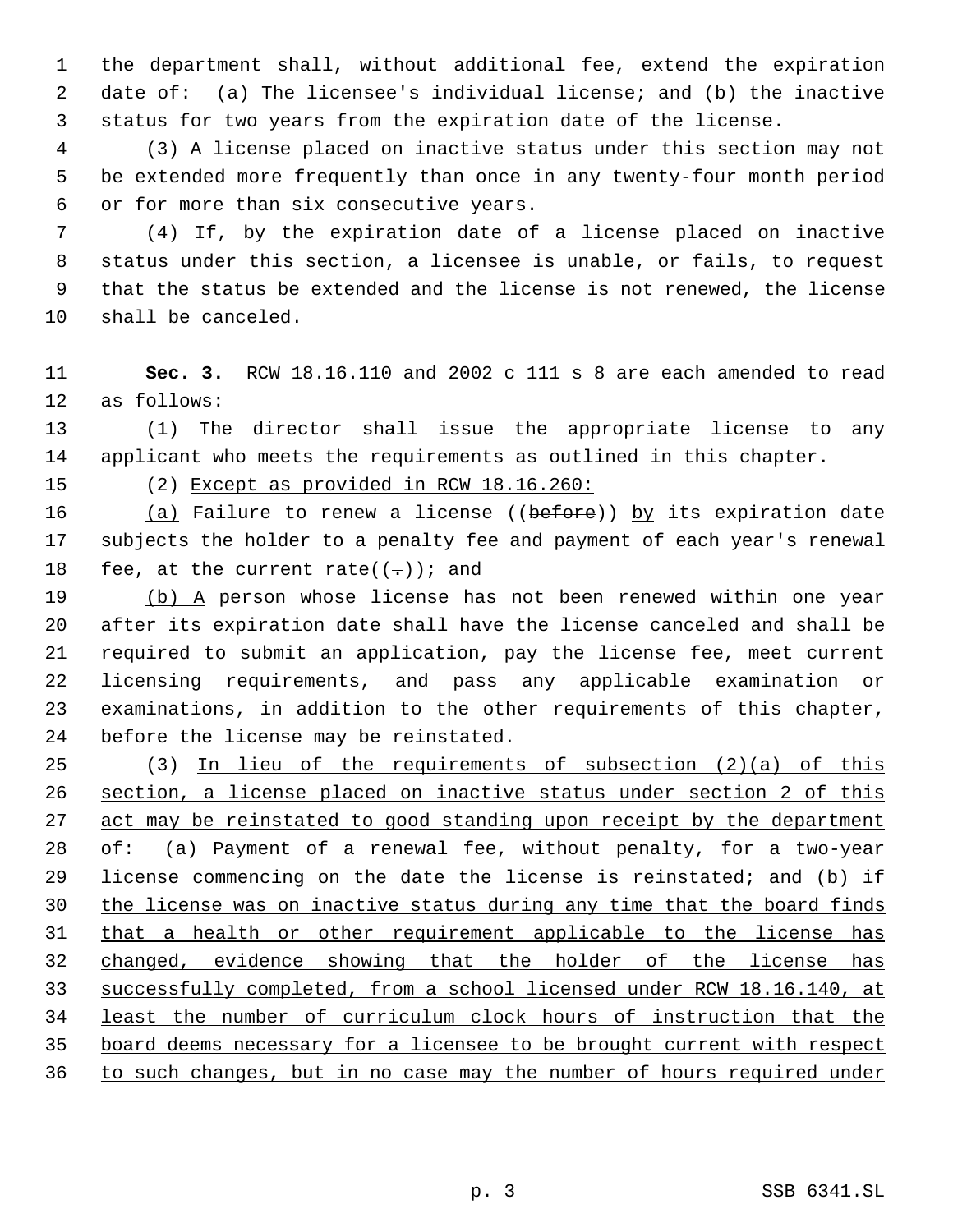1 this subsection exceed four hours per year that the license was on

2 inactive status.

 3 (4) Nothing in this section authorizes a person whose license has 4 expired or is on inactive status to engage in a practice prohibited 5 under RCW 18.16.060 until the license is renewed or reinstated.

 6 (5) Upon request and payment of an additional fee to be established 7 by rule by the director, the director shall issue a duplicate license 8 to an applicant.

 9 **Sec. 4.** RCW 18.16.200 and 2002 c 111 s 12 and 2002 c 86 s 217 are 10 each reenacted and amended to read as follows:

11 In addition to the unprofessional conduct described in RCW 12 18.235.130, the director may take disciplinary action against any 13 applicant or licensee under this chapter ((may be subject to 14 disciplinary action by the director)) if the licensee or applicant:

15 (1) Has been found to have violated any provisions of chapter 19.86 16 RCW;

17 (2) Has engaged in ((the commercial)) a practice ((of cosmetology, 18 barbering, manicuring, esthetics, or instructed in or operated a 19 school)) prohibited under RCW 18.16.060 without first obtaining, and 20 maintaining in good standing, the license required by this chapter;

21  $((+2))$   $(3)$  Has engaged in the commercial practice of cosmetology, 22 barbering, manicuring, or esthetics in a school;

23  $((+3))$   $(4)$  Has not provided a safe, sanitary, and good moral 24 environment for students  $((and))$  in a school or the public;

25 (5) Has failed to display licenses required in this chapter; or

26 ( $(\langle 4 \rangle)$ ) (6) Has violated any provision of this chapter or any rule 27 adopted under it.

28 **Sec. 5.** RCW 18.16.260 and 2002 c 111 s 16 are each amended to read 29 as follows:

30  $(1)(a)$  Prior to July 1,  $((2003))$  2005, (i) a cosmetology 31 licensee( $(s)$ ) who held a license in good standing between June 30, 32 1999, and June 30, 2003, may request a renewal of the license or an 33 additional license in barbering, manicuring, and/or esthetics; and (ii) 34 a licensee who held a barber, manicurist, or esthetics license between 35 June 30, 1999, and June 30, 2003, may request a renewal of such 36 licenses held during that period.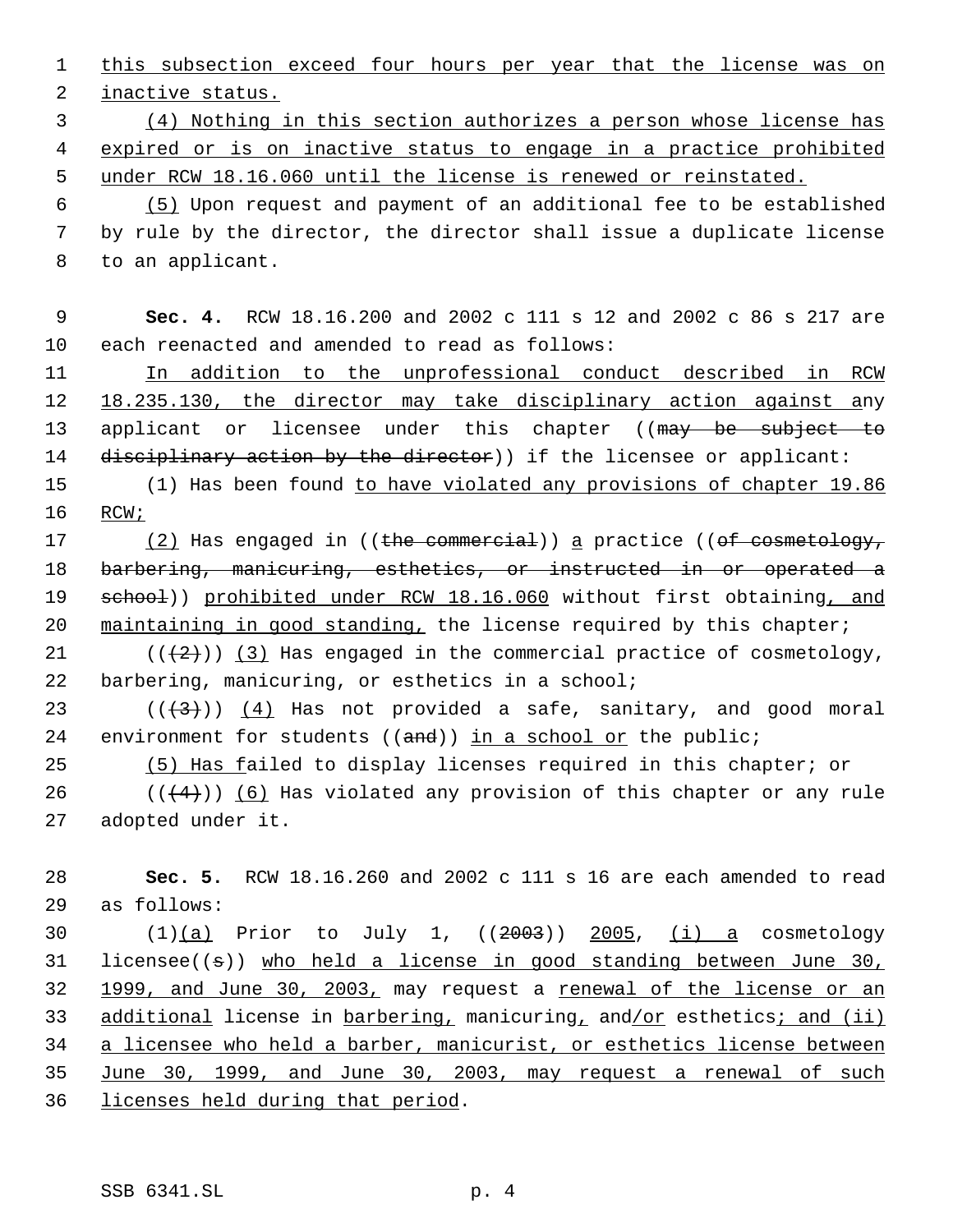(b) A license renewal fee, including, if applicable, a renewal fee, 2 at the current rate, for each year the licensee did not hold a license in good standing between July 1, 2001, and the date of the renewal 4 request, must be paid prior to issuance of each type of license 5 requested. After June 30, ((2003)) 2005, any cosmetology licensee 6 wishing to renew an expired license or obtain additional licenses must meet the applicable renewal, training, and examination requirements of this chapter.

 (2) ((Prior to July 1, 2003, students enrolled in a licensed school 10 in an approved cosmetology curriculum may apply for the examination in cosmetology, manicuring, and esthetics. An examination fee must be 12 paid for each examination selected. After June 30, 2003, students 13 enrolled in a licensed school in an approved cosmetology curriculum may not apply for examination in manicuring and esthetics without meeting 15 the training requirements of this chapter.)) The director may, as provided in RCW 43.24.140, modify the duration of any additional license granted under this section to make all licenses issued to a person expire on the same date.

NEW SECTION. **Sec. 6.** The department of licensing shall:

 (1) Within ninety days after the effective date of this section, notify each person who held a cosmetology, barber, manicurist, or esthetician license between June 30, 1999, and June 30, 2003, of the provisions of this act by mailing a notice as specified in this section 24 to the licensee's last known mailing address;

(2) Include in the notice required by this section:

 (a) A summary of this act, including a summary of the requirements for (i) renewing and obtaining additional licenses; and (ii) requesting placement on inactive status;

 (b) A telephone number within the department for obtaining further information;

(c) The department's internet address; and

 (d) On the outside of the notice, a facsimile of the state seal, the department's return address, and the words "Notice of Legislative Changes -- Cosmetology, Barbering, Manicuring, and Esthetics Licensing Information Enclosed" in conspicuous bold face type.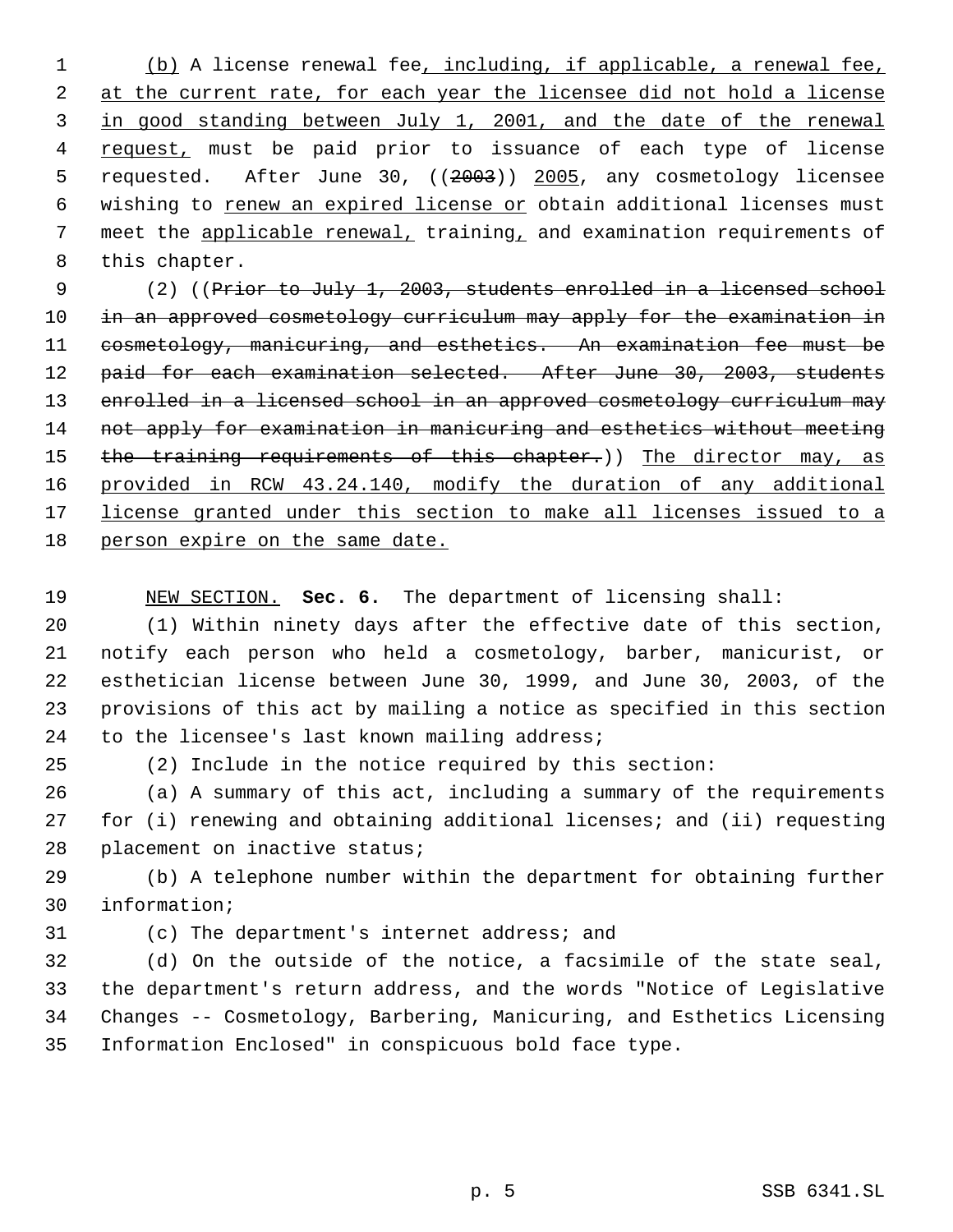**Sec. 7.** RCW 18.16.030 and 2002 c 111 s 3 and 2002 c 86 s 213 are each reenacted and amended to read as follows:

 In addition to any other duties imposed by law, including RCW 18.235.030 and 18.235.040, the director shall have the following powers and duties:

 (1) To set all license, examination, and renewal fees in accordance with RCW 43.24.086;

8 (2) To adopt rules necessary to implement this chapter;

 (3) To prepare and administer or approve the preparation and administration of licensing examinations;

 (4) To establish minimum safety and sanitation standards for schools, instructors, cosmetologists, barbers, manicurists, 13 estheticians, salons/shops, personal services, and mobile units;

 (5) To establish curricula for the training of students under this chapter;

 (6) To maintain the official department record of applicants and licensees;

 (7) To establish by rule the procedures for an appeal of an examination failure;

 (8) To set license expiration dates and renewal periods for all 21 licenses consistent with this chapter;  $((and))$ 

 (9) To ensure that all informational notices produced and mailed by 23 the department regarding statutory and regulatory changes affecting any particular class of licensees are mailed to each licensee in good standing or on inactive status in the affected class whose mailing address on record with the department has not resulted in mail being returned as undeliverable for any reason; and

28 (10) To make information available to the department of revenue to assist in collecting taxes from persons required to be licensed under this chapter.

 **Sec. 8.** RCW 18.16.160 and 1991 c 324 s 13 are each amended to read as follows:

 In addition to any other legal remedy, any student or instructor- trainee having a claim against a school may bring suit upon the 35 approved security required in RCW  $18.16.140(1)((\{e\}))$  (d) in the superior or district court of Thurston county or the county in which the educational services were offered by the school. Action upon the